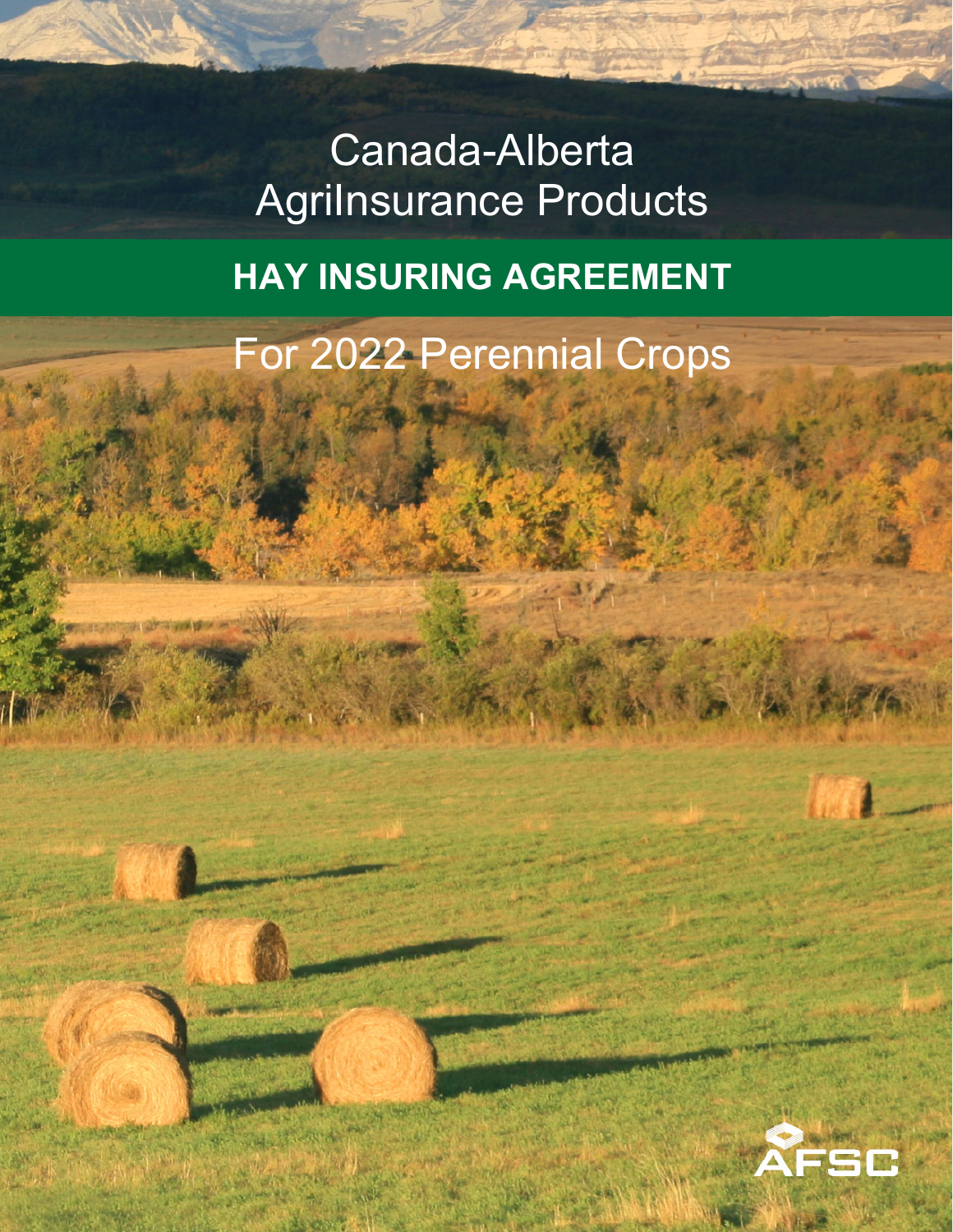## **TABLE OF CONTENTS - HAY INSURING AGREEMENT**

| <b>ARTICLE 1.</b> |  |
|-------------------|--|
| <b>ARTICLE 2.</b> |  |
| 2.01              |  |
| 2.02              |  |
| 2.03              |  |
| 2.04              |  |
| 2.05              |  |
| 2.06              |  |
| 2.07              |  |
|                   |  |
| 3.01              |  |
| 3.02              |  |
| 3.03              |  |
| 3.04              |  |
| 3.05              |  |
| <b>ARTICLE 4.</b> |  |
| <b>ARTICLE 5.</b> |  |
| 5.01              |  |
| 5.02              |  |
| 5.03              |  |
|                   |  |
| 6.01              |  |
| 6.02              |  |
| 6.03              |  |
|                   |  |
| 7.01              |  |
| 7.02              |  |
| 7.03              |  |
| 7.04              |  |
| 7.05              |  |
| 7.06              |  |
| 7.07              |  |
| 7.08              |  |
| 7.09              |  |
| 7.10              |  |
| <b>ARTICLE 8.</b> |  |
| 8.01              |  |
| 8.02              |  |
| <b>ARTICLE 9.</b> |  |
| 9.01              |  |
| 9.02              |  |
| 9.03              |  |
| 9.04              |  |
| 9.05              |  |
| 9.06              |  |
| 9.07              |  |
|                   |  |
| 10.01             |  |
| 10.02             |  |





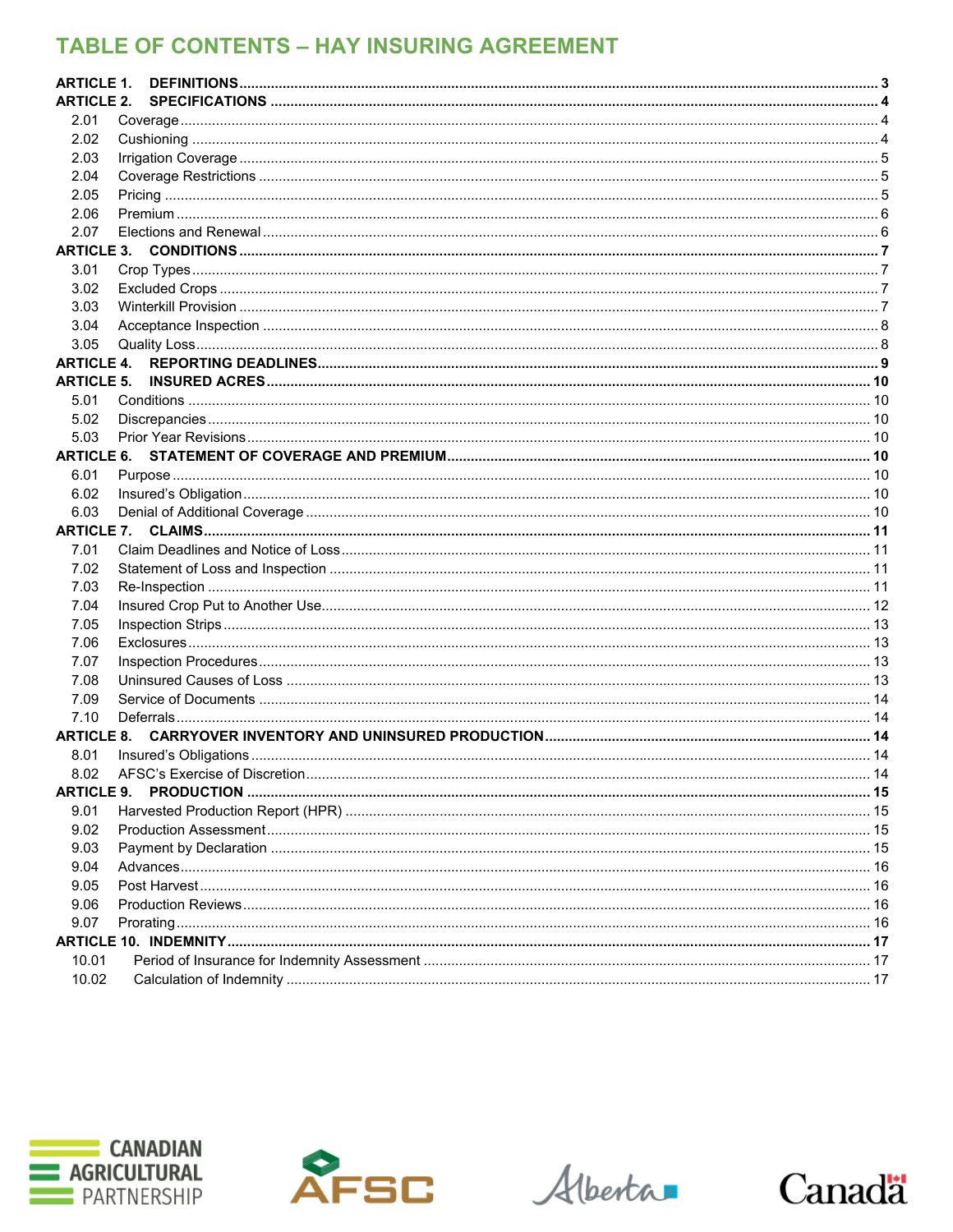## **HAY INSURING AGREEMENT**

AFSC will indemnify the Insured against damage caused by Designated Perils to Hay pursuant to this Insuring Agreement. This Insuring Agreement incorporates by reference, and is subject to, the Terms and Conditions and Benefits. The definitions in the Terms and Conditions will apply unless the same term is otherwise defined in this Insuring Agreement.

## **ARTICLE 1. DEFINITIONS**

**"Accelerated**" means the additional Indemnity calculated when an Insured produces less than 30 percent of their Expected Normal Yield.

**"Designated Perils"** In addition to the Designated Perils in the Terms and Conditions, Article 1: Definitions, Hay will also be covered for Winterkill Provision.

**"Hay"** means seeded perennial tame grass, Legumes or grass-legume mix crops grown for mechanical harvesting for use as livestock feed on dryland acres, and if grown for harvesting on irrigated land, it means those same crops but only if they contain more than 50 percent alfalfa.

**"Haying Being General in the Area"** means the date set by AFSC when provincially the majority of haying has started for the current year.

**"Insurable Crop"** means Hay that will be mechanically harvested for use as livestock feed.

**"Legumes"** means alfalfa, red clover aliske clover, sainfoin, sweetclover and milkvetch.

**"Uninsured Production"** means an Insurable Crop harvested from roadsides, rejected fields, uninsured acreages or land acquired after the insurance deadline.

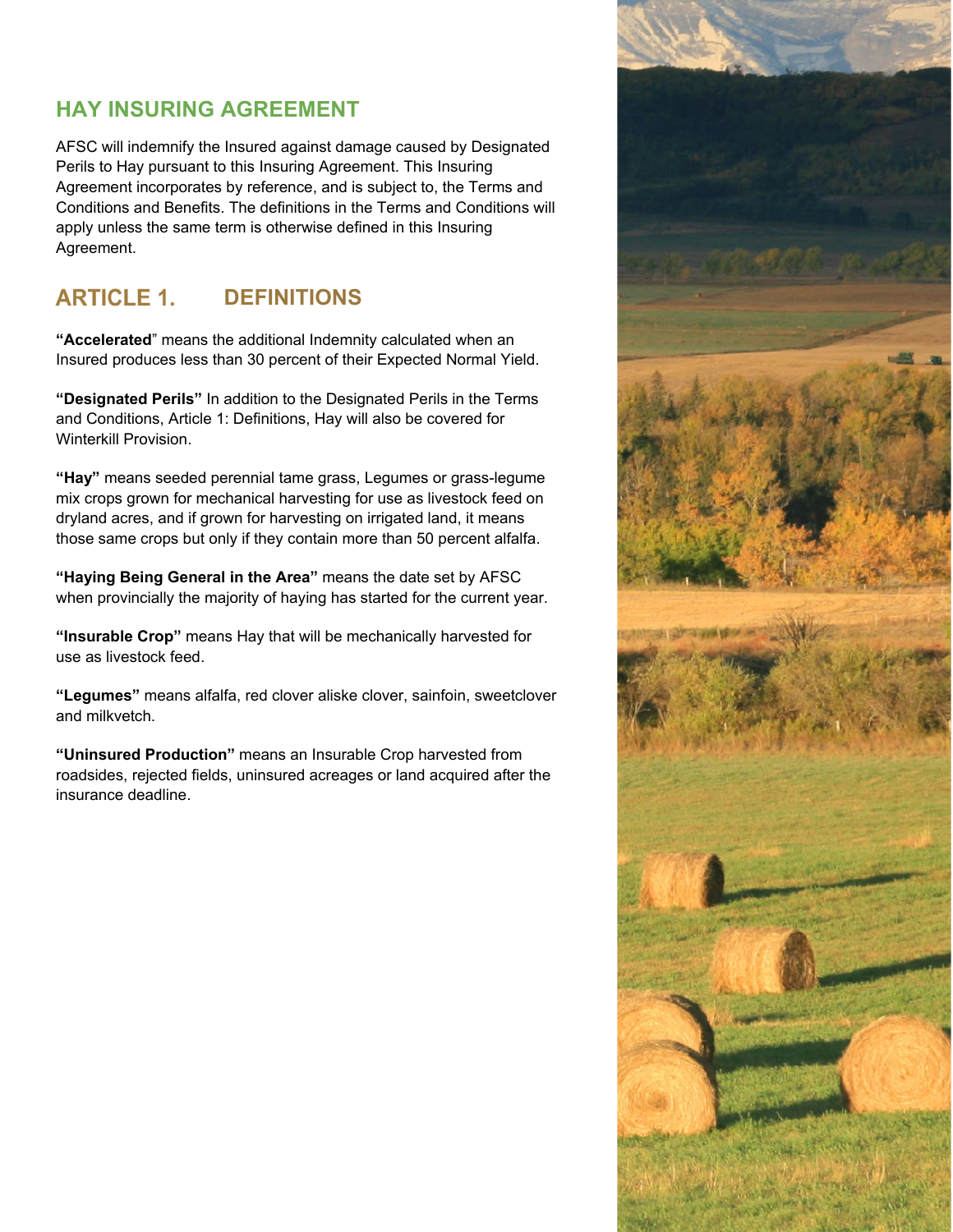## **SPECIFICATIONS**

| <b>Insurable Crop</b>                                           | <b>Minimum</b><br>acres | Insurable under<br><b>Dryland; Irrigated</b> | <b>Risk Area Restrictions</b>              |
|-----------------------------------------------------------------|-------------------------|----------------------------------------------|--------------------------------------------|
| Alfalfa (> 50% alfalfa)<br>intended for two cuts                | 20 acres                | Dryland                                      | Insurable in RA 5; 12; 16-19; 21-29; 31-35 |
| Legume (>50%)<br>intended for one cut                           | 20 acres                | Dryland                                      | No restrictions                            |
| Grass                                                           | 20 acres                | Dryland                                      | No restrictions                            |
| Irrigated Alfalfa (> 50%<br>alfalfa) intended for<br>multi-cuts | 20 acres                | Irrigated                                    | No restrictions                            |

## **2.01 Coverage**

Coverage is a fundamental part of any insurance Policy and is based upon a long-term average yield.

- a. **Indexing:** is based on a minimum of four years of records. Crops with fewer than four years of records will be considered to be in the start-up phase.
- b. **Start-up:** missing yields will be filled in with the historical average yield for the Risk Area in which the farm is located. If the Insured does not have any yield records available, Coverage will be based entirely on the historical average for the Risk Area(s) where the farm is located.
- c. **Average Yield:** An Insured's average yield for a crop type is based on the average of the yield records AFSC has recorded for the crop. Yield records are gathered in different ways, including:
	- i. Harvested Production Reports (HPRs) provided by the Insured;
	- ii. Yield information gathered by AFSC adjusters who visit the farm, and
	- iii. Production reviews conducted by AFSC adjusters to confirm the accuracy of HPR information.
- d. **One-year lag:** Actual yields are not available immediately for use as it takes time to gather and verify information. Yields produced and reported in the current year will not be available to calculate Coverage for the following year; it will first be used to set Coverage the second year.

Rules for yield records use:

- i. A blend of available yield records and the historical yields for the Risk Area in which the Insured farms when there are four or fewer yield records available.
- ii. The average of up to 10 of the most recent yield records for a crop when there are four or more yield records available. Yield records older than 1991 are not used.
- iii. For Coverage that is less than 30 acres the Harvested Production for the specific crop will be excluded from the calculation of the Insured's Coverage.

## **2.02 Cushioning**

Cushioning has the effect of stabilizing Coverage by reducing year-to-year fluctuations. Unusually low yield records will be adjusted upward for the purpose of calculating the Expected Normal Yield for a crop. When a crop yield is less than 70 percent of the Expected Normal Yield, the actual yield will be cushioned and replaced by 70 percent of the Expected Normal Yield for that crop for that year. The cushioned yield will be used to set future Coverage whereas the actual yield is used to calculate an Indemnity.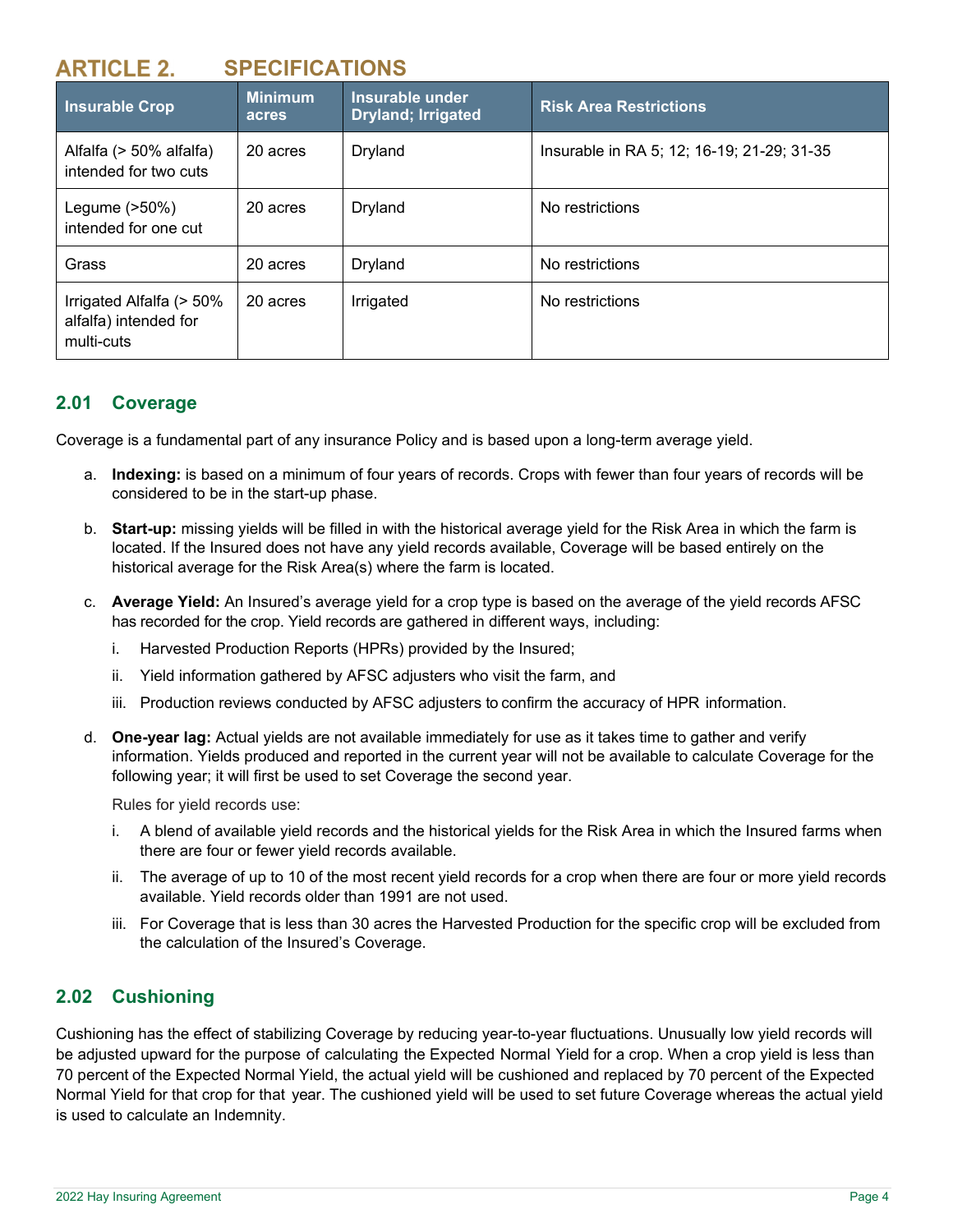## **2.03 Irrigation Coverage**

- a. An Insurable Crop comprised of more than 50 percent alfalfa grown on irrigated land is eligible for separate Coverage if:
	- i. the crop is grown on fields declared as irrigated;
	- ii. there is an adequate source of water;
	- iii. the Insured has reliable irrigation equipment;
	- iv. adequate irrigation water is applied on a timely basis; and
	- v. the Insured maintains an up-to-date log showing the dates and approximate amounts of rainfall and irrigation water applied to each Insured Crop.
- b. AFSC may reclassify the alfalfa as grown on dryland, or apply Uninsured Causes of Loss if:
	- i. the Insured fails to fulfill all or part of the conditions in subsection a above; or
	- ii. drought is considered by AFSC to be a contributing cause of loss.
- c. Irrigated acres are insured separately from dryland acres of the same crop:
	- i. acres must be identified as irrigated or dryland; and
	- ii. production from irrigated and dryland acres must be stored and reported separately.

## **2.04 Coverage Restrictions**

AFSC, in its discretion may limit, restrict, exclude or deny Coverage, in whole or in part, for the following:

- a. in the event AFSC determines by the application deadline that an Insured has a high risk of Production Loss;
- b. where the land is subject to repeated flooding or where excess moisture is a recurring problem;
- c. major changes are made in management practices, acreage, land location, confirmed yields or experience;
- d. the Insured makes a change that increases AFSC's risk without notifying AFSC thereof and AFSC accepting the same risk; or
- e. any other practice or action taken by the Insured that would prove detrimental or limit production to the Insured Crop.

## **2.05 Pricing**

- a. **Spring Insurance Price**: this Insuring Agreement has the option of two Spring Insurance Prices, a low and a high price, based on forecasted market prices and transportation costs for the year.
- b. **Fall Market Price**: is based on Alberta Agriculture, Forestry and Rural Economic Development's hay price from the Farm Input Survey for the month of October.
- c. **Variable Price Benefi**t: is offered to protect against price fluctuations between the Spring Insurance Price and the fall price. See Benefits document for information.

**The Variable Price Benefit applied to most crops and is triggered when the Fall Market Price increases by a minimum of 10% to a maximum of 50% above than the Spring Insurance Price. Clients are compensated on a crop by crop basis when they have a production shortfall below their production guarantee.**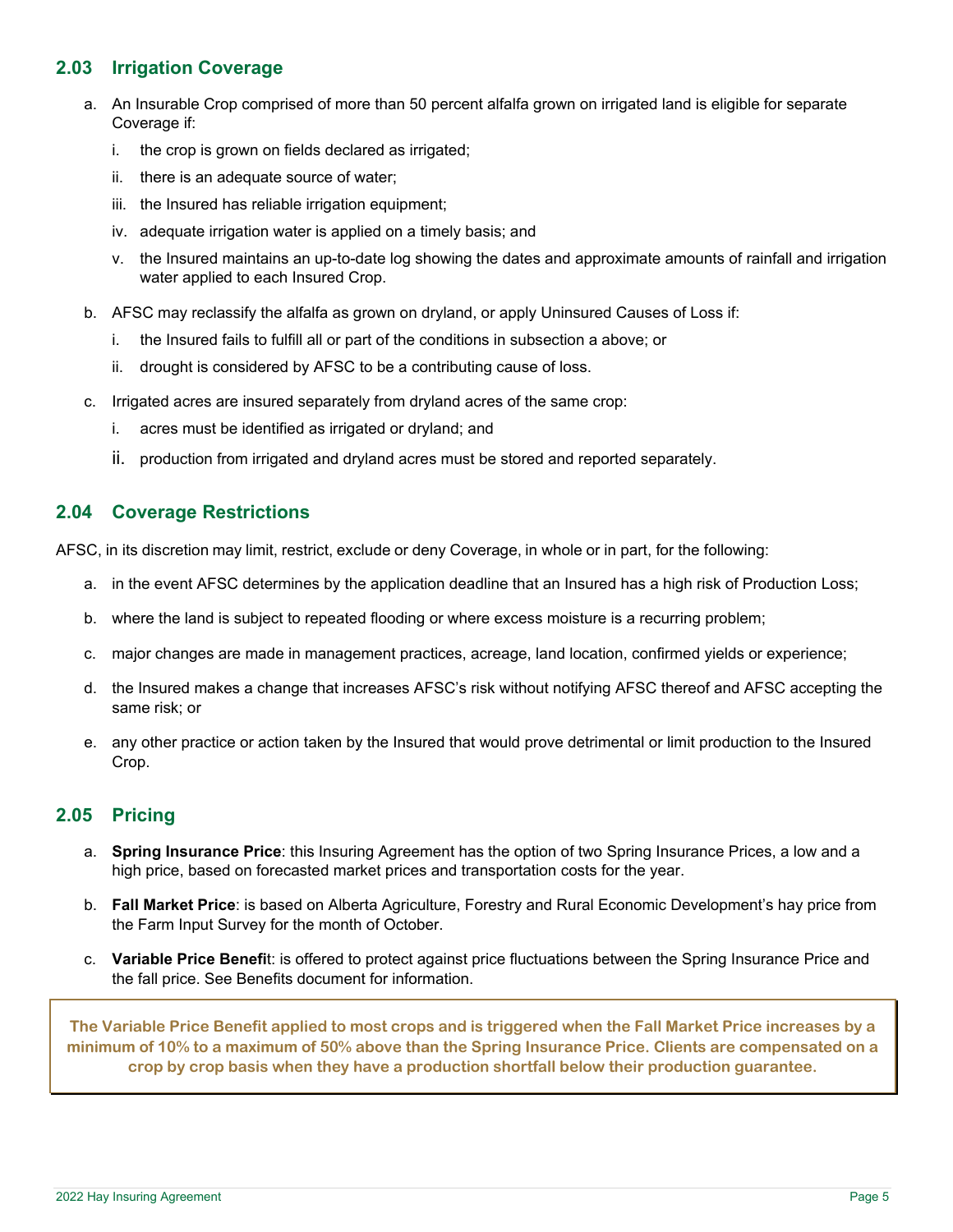## **2.06 Premium**

- a. **Rates:** Premium rates are set annually based on historical losses and reflect AFSC's risk of future production losses. Premium rates may vary by crop type, Risk Area, practice and Coverage Level. The Insured's Premium is calculated by multiplying the dollar coverage by the Insured's share of the premium rate and applying any applicable premium adjustments.
- b. **Cost Share**: Federal and provincial governments support AgriInsurance programs by paying all administration expenses and sharing premium costs with the Insured.

| $+$ / - 38%                           | Premium Discount or<br>Surcharge                   | Ranges from minus 38% up to plus 38% based on loss<br>experience                                                                                               |
|---------------------------------------|----------------------------------------------------|----------------------------------------------------------------------------------------------------------------------------------------------------------------|
| 5% per year to<br>a maximum of<br>20% | <b>Continuous Participation</b><br><b>Discount</b> | Applies after the first insurance year unless the Insured does<br>not have an active Policy or losses for one year then needs to<br>be zeroed and earned again |
| 2%                                    | Early Payment Discount                             | Applied to Premium payments received by AFSC the later of<br>June 25 or within<br>15 days of each versions billing date                                        |
| 2. 4 or $6\%$                         | Dryland Multi-Type<br><b>Discount</b>              | Applied for clients who insure multiple types of dryland Hay,<br>and is calculated by AFSC based upon the number of acres of<br>each type of insured Hay       |

#### c. **Adjustments & Discounts:**

## **2.07 Elections and Renewal**

- a. New clients must apply for insurance on or before the last day of February and AFSC will evaluate eligibility for insurance. Clients are required to demonstrate their legal, financial and operational independence and can contact AFSC for application documents
- b. **Renewal Process:** An Insured who purchased Hay Insurance in the previous year will be automatically renewed based upon the previous year's information. Personalized renewal notices are available in January. The Insured is responsible to review the information and if changes are required, complete a Change Request form online or return the form to an AFSC insurance representative by mail, fax, email, in person or request changes by phone by the last day of February.
- c. **Coverage Level**: Coverage Levels of 50, 60, 70 or 80 percent can be elected;
	- i. Different Coverage Levels may be selected for dryland and irrigated Hay.
- d. **Price Options:** An Insured has the option of electing a high price or a low price option.
	- i. The same insurance price option must be selected for dryland and irrigated Hay.
- e. **Crop Information:** Land Locations and Insurable Crop types by field, the date the field was seeded and the number of acres in the field.
- f. **Moisture Deficiency Endorsement:** see Moisture Deficiency Endorsement Insuring Agreement for required information.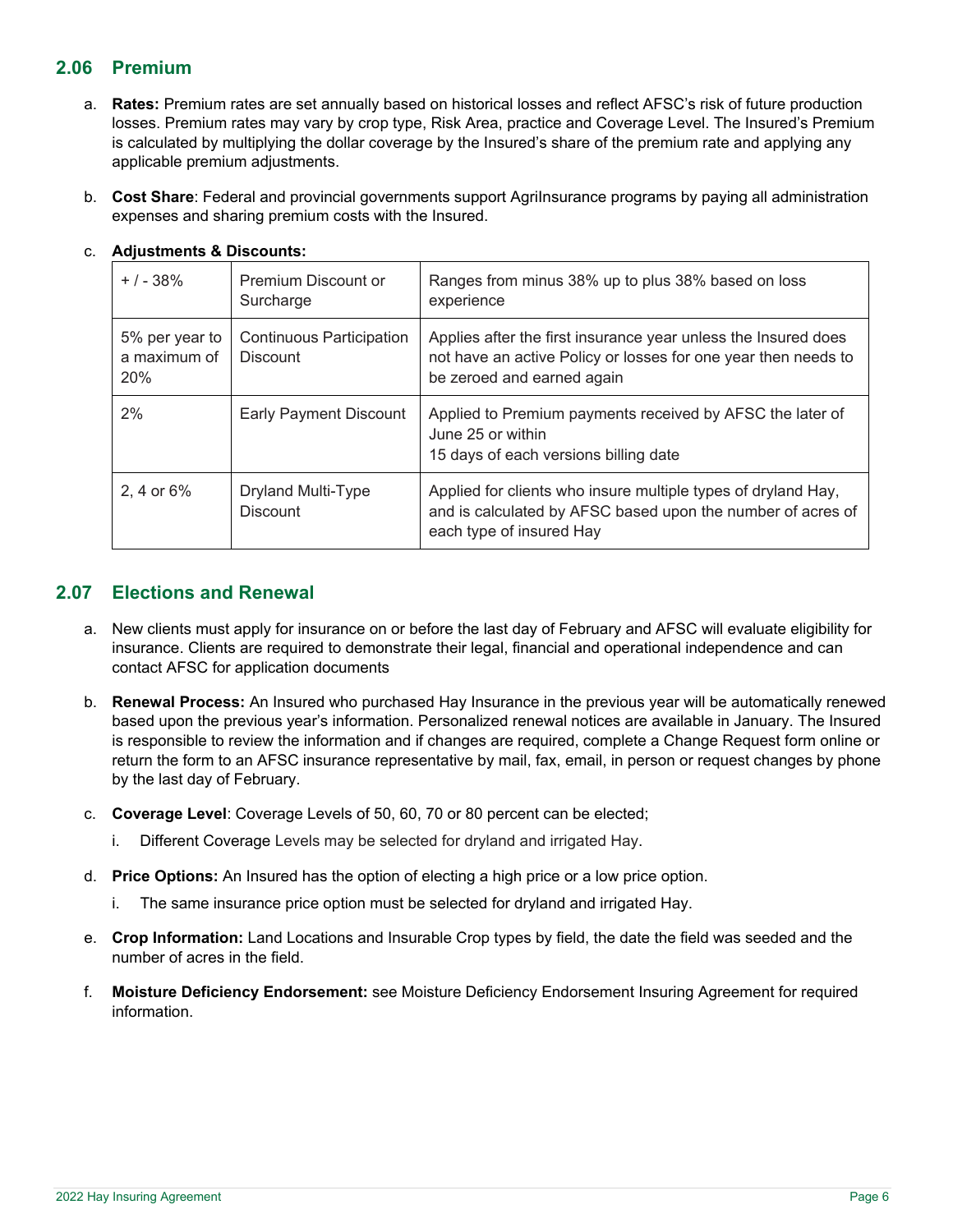## **ARTICLE 3. CONDITIONS**

## **3.01 Crop Types**

Insurable Crops that will be mechanically harvested for use as livestock feed are eligible for Hay Insurance. This includes perennial tame grasses, Legumes and grass-legume mixes which are insurable under the following crop types:

- a. Dryland Alfalfa (>50 percent alfalfa) intended for two cuts, in Designated Areas only;
- b. Legume (>50 percent), including alfalfa, red clover, alsike clover, sainfoin, sweet clover and milkvetch, intended for one cut;
- c. Grass (<=50 percent Legume), including brome grass, wild rye grass, wheat grass, fescue, timothy, orchard grass, rye grass, etc.;
- d. Irrigated Alfalfa (>50 percent alfalfa) intended for multi-cuts, insurable in all forage Risk Areas.

**Perennial crop maps are available on afsc.ca.** 

## **3.02 Excluded Crops**

This Insuring Agreement does not provide Coverage for the following:

- a. Hay in the year it is seeded;
- b. Hay pastured consecutively in the previous two years;
- c. native hay;
- d. pasture;
- e. Hay grown on land subject to repeated flooding or where excess moisture is a recurring problem; or
- f. straw from either grass or Legumes grown for seed.

## **3.03 Winterkill Provision**

This Insuring Agreement has coverage for Winterkill Provision when the following conditions are met:

- a. The acres are insured in the current year; and
- b. The acres were insured in the previous year; and
- c. Acres have not had more than five years of production for alfalfa and Legume; or
- d. Acres have not had more than eight years of production for grass.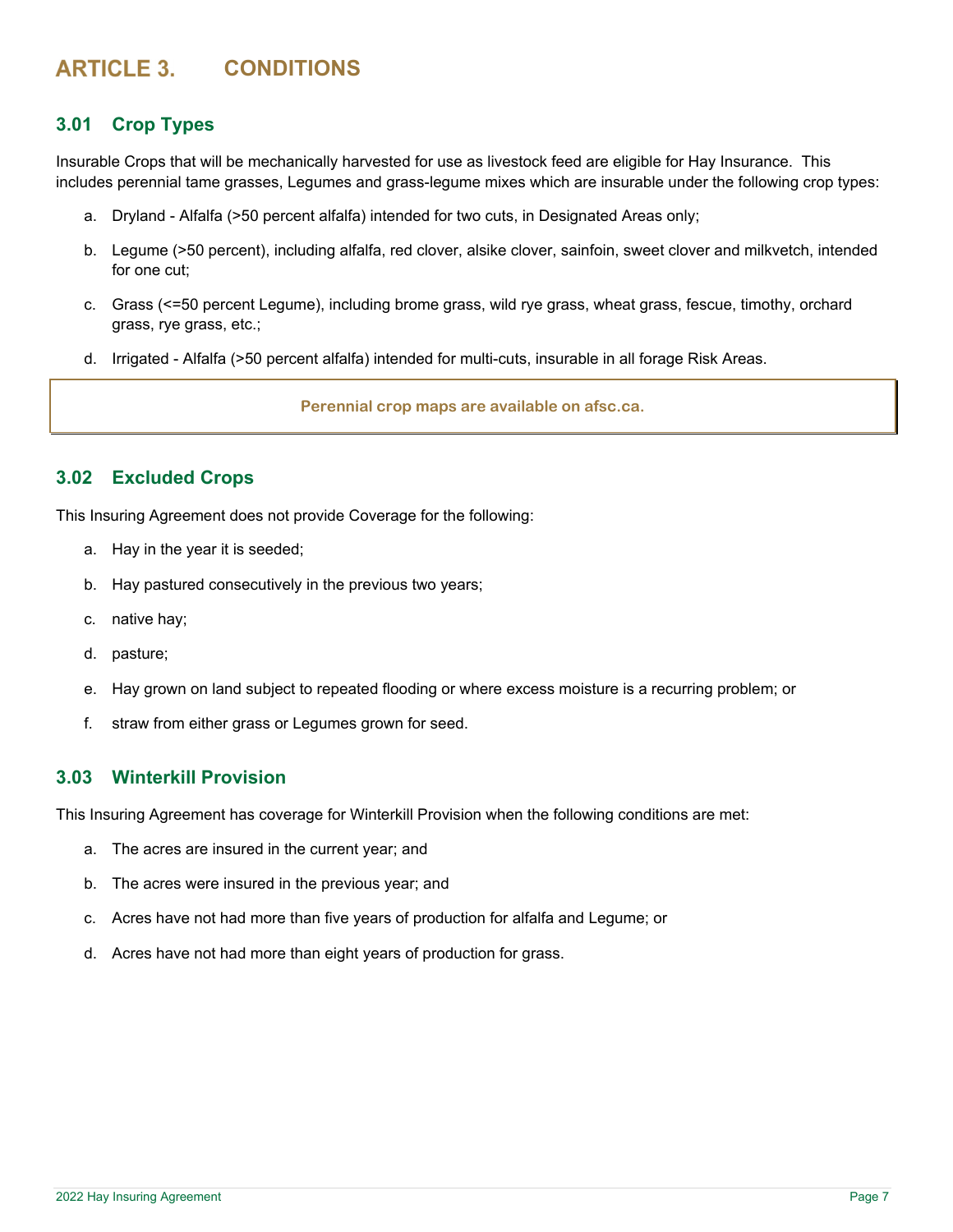## **3.05 Acceptance Inspection**

- a. The Insurable Crop may be subject to an acceptance inspection and AFSC may, at its discretion, change Coverage or reject insurance.
- b. If alfalfa acres are rejected, these acres can be insured as Legume or grass; or
- c. If the acres will be pastured, they can be insured under pasture insurance when the Insured has an active Moisture Deficiency Insurance or Satellite Yield Insurance as improved pasture. Rejected acres can be transferred to the active pasture insurance program and the Election revised as needed.

|                          | Reasons acceptance inspections are completed for Hay include:                                                                     |
|--------------------------|-----------------------------------------------------------------------------------------------------------------------------------|
| $\qquad \qquad -$        | Hay fields in the first year of production,                                                                                       |
| $\overline{\phantom{m}}$ | Newly insured fields,                                                                                                             |
|                          | Hay stands that are older than the age criteria established for the crop type as calculated from the first<br>year of production, |
| $\qquad \qquad -$        | Hay fields that were grazed past April 30,                                                                                        |
| $\qquad \qquad -$        | Hay fields that have not been hayed for two years,                                                                                |
| $\overline{\phantom{m}}$ | Other risk criteria as determined by AFSC.                                                                                        |

## **3.06 Quality Loss**

Quality Loss is not available under this Insuring Agreement.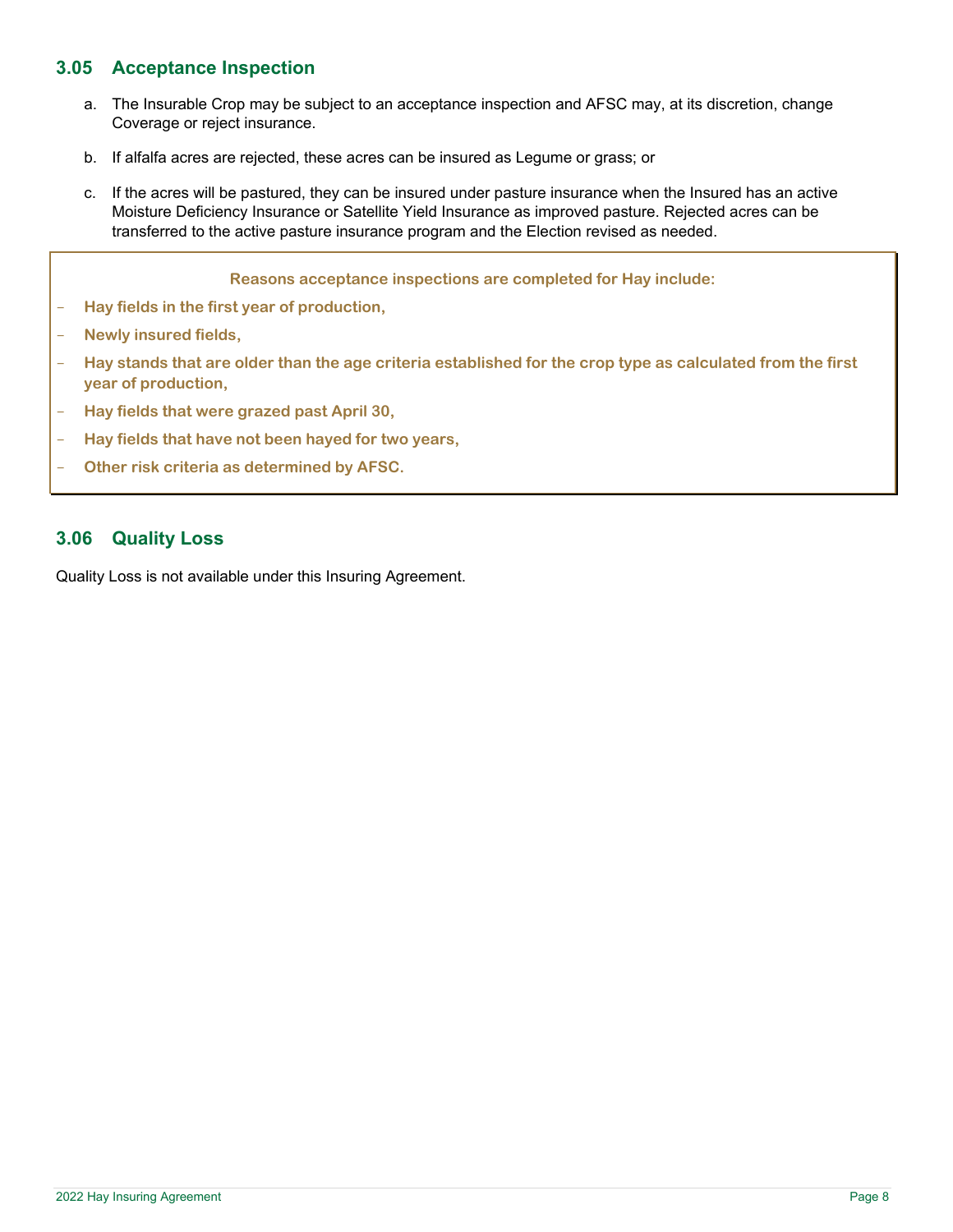## **REPORTING DEADLINES**

If a reporting deadline date falls on a weekend, the deadline will be extended to the next Business Day.

| <b>Last Date to</b><br>complete the task                             | <b>Task</b>                                                                                                                                    | <b>Additional information</b>                                                                                                                                                                                                                                                                                                                     |  |
|----------------------------------------------------------------------|------------------------------------------------------------------------------------------------------------------------------------------------|---------------------------------------------------------------------------------------------------------------------------------------------------------------------------------------------------------------------------------------------------------------------------------------------------------------------------------------------------|--|
| Last day of<br>February                                              | Apply for, make changes to,<br>or cancel Hay Insurance                                                                                         | Before the start of the Crop Year, the Insured must declare:<br>The number of acres<br>$\bullet$<br>Legal land descriptions<br>$\bullet$<br>Type of Insurable Crop<br>$\bullet$<br>Coverage Level<br>٠<br>Insurance Price Option<br>٠<br>Moisture Deficiency Endorsement                                                                          |  |
| April 30                                                             | Remove grazing livestock<br>from insured Hay fields                                                                                            | Hay fields pastured after April 30 will require an acceptance<br>inspection to determine eligibility.                                                                                                                                                                                                                                             |  |
| June 1                                                               | Add and delete land<br>purchased and sold between<br>March 1 and May 31                                                                        | The Insured will need to provide written proof of the<br>transaction.                                                                                                                                                                                                                                                                             |  |
| July 15<br>File Report of Hay in<br>Storage Prior to Harvest<br>form |                                                                                                                                                | Report the amount of carryover production and purchased<br>inventory stored on and off the farm, prior to commencement<br>of harvest, and no later than July 15.                                                                                                                                                                                  |  |
| October 15                                                           | <b>File Harvested</b><br>$\bullet$<br>Production<br>Report (HPR)                                                                               | See Harvested Production section for requirements when<br>$\bullet$<br>filing your HPR.                                                                                                                                                                                                                                                           |  |
| December 31                                                          | <b>File Harvested</b><br>$\bullet$<br><b>Production Report</b><br>(HPR) with late filing fee<br>Pay any current year's<br>outstanding accounts | Failure to file an HPR by this deadline will result in a yield<br>$\bullet$<br>recorded as zero and no Indemnity will be calculated.<br>To avoid negatively affecting your credit and to avoid a<br>$\bullet$<br>cash-up-front on Premium for the following insurance<br>year. Insureds can contact their branch to make payment<br>arrangements. |  |

## **Other Important Deadlines**

| Document or<br>Incident                                                           | Task                                                                                                                                                                 | <b>Additional Information</b>                                                                                                    |
|-----------------------------------------------------------------------------------|----------------------------------------------------------------------------------------------------------------------------------------------------------------------|----------------------------------------------------------------------------------------------------------------------------------|
| <b>Statement of</b><br>Coverage and<br>Premium (billing)                          | Review your billing to ensure it<br>is accurate and complete.<br>Report any errors and<br>omissions within 15 days of<br>the date the version is created<br>by AFSC. | AFSC reserves the right to deny additional liability when<br>information contained on the billing reflects what was<br>reported. |
| <b>Re-Inspection</b>                                                              | Request re-inspection within<br>seven days of the inspection                                                                                                         | See Claims section for additional information                                                                                    |
| <b>Silaging or another</b><br>use other than baling<br>in dry measurable<br>bales | Contact AFSC five days in<br>advance of putting an insured<br>crop to a use other than baling<br>in dry, measurable bales                                            | See Claims section for additional information.                                                                                   |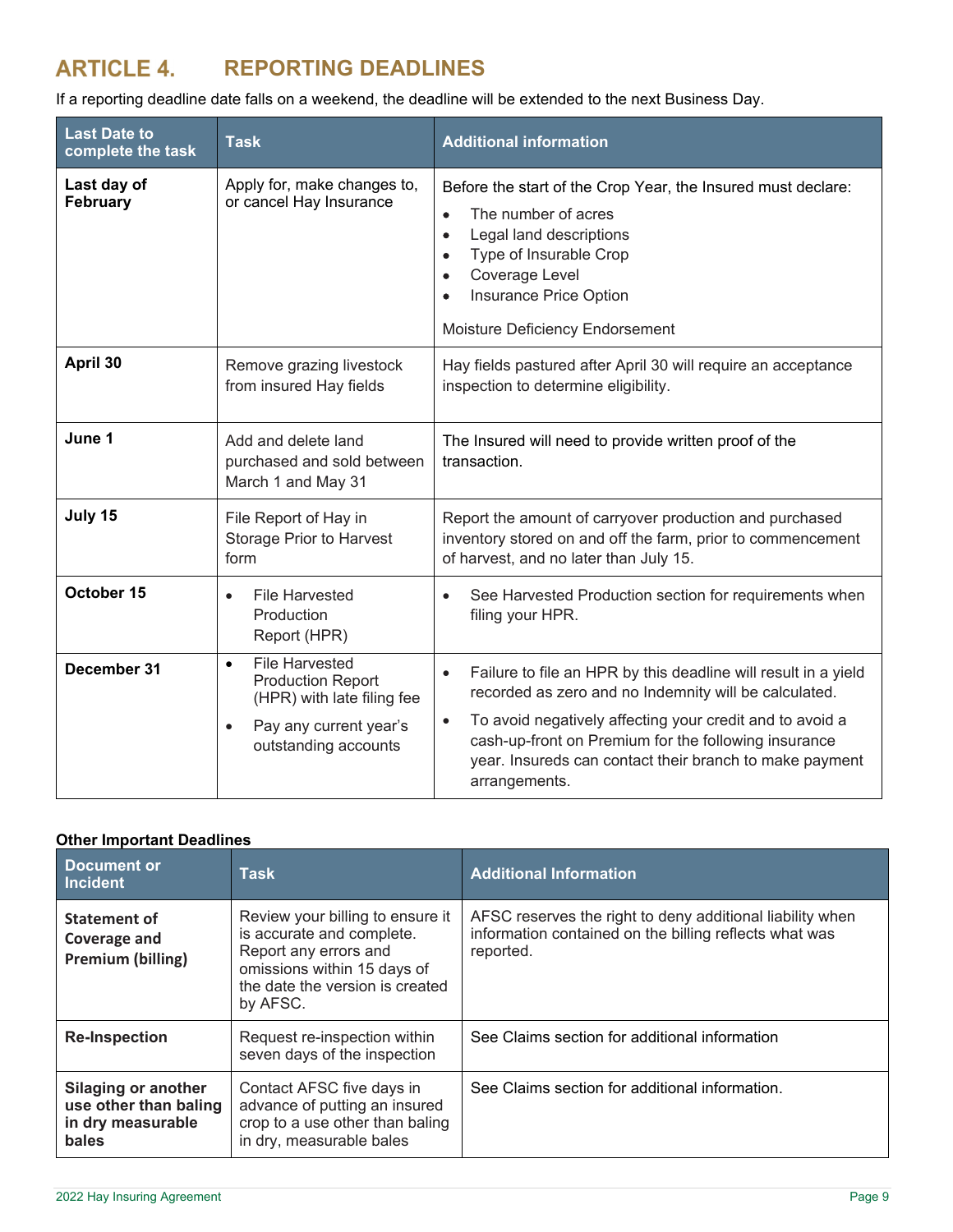## **INSURED ACRES**

## **5.01 Conditions**

a. All acreage managed as Hay (dryland and irrigated), whether owned, rented or leased, must be insured and there is a minimum of 20 acres for this Insuring Agreement. Insured acres are not insurable under any other crop insurance program, except for applicable Endorsement, or when AFSC has consented in writing.

#### **5.02 Discrepancies**

If AFSC determines acres of an Insured Crop and the crop and/or acres differ from those reported by the Insured, the following will apply:

- a. When completing acceptance inspections or acreage verification, AFSC will issue a revised Statement of Coverage and Premium based on the crop type and actual number of seeded acres calculated by AFSC and any Indemnity calculation will also be based on the crop type and actual acres.
- b. When completing all other inspections:
	- i. if the measured or established acreage is within Acreage Tolerance, there is no revision to the Statement of Coverage and Premium and the reported insured acres are used in the calculation of the Indemnity.
	- ii. if the measured acres are outside the Acreage Tolerance compared to acreage reported, AFSC may issue a revised Statement of Coverage and Premium and the Indemnity calculation shall be based on the actual number of Annual Crop seeded acres.
	- iii. AFSC is not obligated to pay an Indemnity on the additional acres if a loss has previously occurred.

## **5.03 Prior Year Revisions**

AFSC is not required or in any way obligated to revise or adjust its calculation of insured acres for any preceding year.

## **ARTICLE 6. STATEMENT OF COVERAGE AND PREMIUM**

#### **6.01 Purpose**

Information provided by the Insured is used to generate a Statement of Coverage and Premium, which explains Coverage and Premium and states AFSC's Coverage limit.

#### **6.02 Insured's Obligation**

The Insured should review their billing carefully to ensure it is complete and accurate. Errors and omissions must be reported to AFSC within 15 calendar days of receipt.

#### **6.03 Denial of Additional Coverage**

AFSC reserves the right to deny additional Coverage when information contained on the Statement of Coverage and Premium reflects what is reported by the last day of February.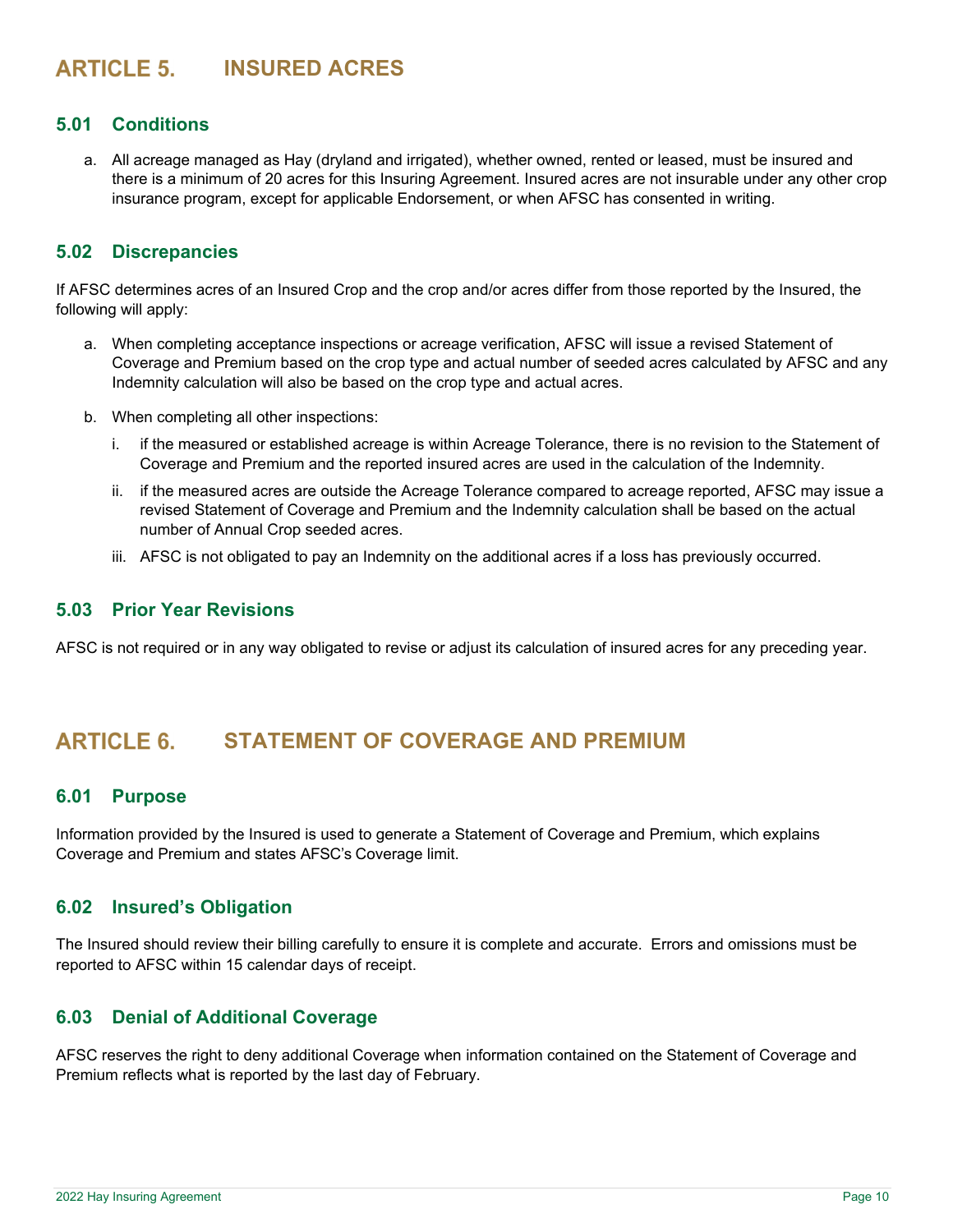## **ARTICLE 7. CLAIMS**

## **7.01 Claim Deadlines and Notice of Loss**

The Insured is required to submit a Notice of Loss to initiate a claim. The required timeframes for the Notice of Loss and the deadline to initiate a claim are as follows:

- a. Harvested Production Report (HPR): on a form acceptable to AFSC once harvest is complete and not later than October 15.
- b. Post Harvest claim: via the HPR; losses must be reported before December 31 in the calendar year in which the loss is claimed to have occurred.

If the Insured is late in filing a Notice of Loss AFSC may reject the claim.

## **7.02 Statement of Loss and Inspection**

- a. Upon receipt of a claim for loss:
	- i. where AFSC processes a claim, AFSC will serve the Insured with a Statement of Loss.
	- ii. where AFSC's process is to conduct an inspection, following the inspection, AFSC will serve the Insured with a copy of the Inspection Report.
- b. If the Inspection Report results in no payment, or if as a result of the Inspection Report the claim for loss is withdrawn by the Insured, the Inspection Report will be considered to be the final Statement of Loss for the claim by the Insured and no further Statement of Loss will be issued by AFSC.
- c. If the Insured does not, within seven days of service of the Inspection Report advise AFSC of the Insured's disagreement with the report or does not request a re-inspection, AFSC will issue the Statement of Loss according to the Inspection Report.
- d. When AFSC has conducted an inspection and issued an Inspection Report and a Statement of Loss, and the Insured has a dispute relating to the Statement of Loss and requests a re-inspection, AFSC will only review the Statement of Loss if the Insured notifies AFSC of the request for a re-inspection within seven days from the day that the Insured is served with the Inspection Report.

## **7.03 Re-Inspection**

After an inspection, pursuant to subsection 7.02c, if the Insured, within seven days of service of the Inspection Report:

- a. advises AFSC of the Insured's disagreement with the report, and
- b. requests a re-inspection,

AFSC will conduct a re-inspection, and no Statement of Loss will be issued until after the re-inspection has been conducted. AFSC reserves the right to charge a fee for Insured requested re-inspection of crops.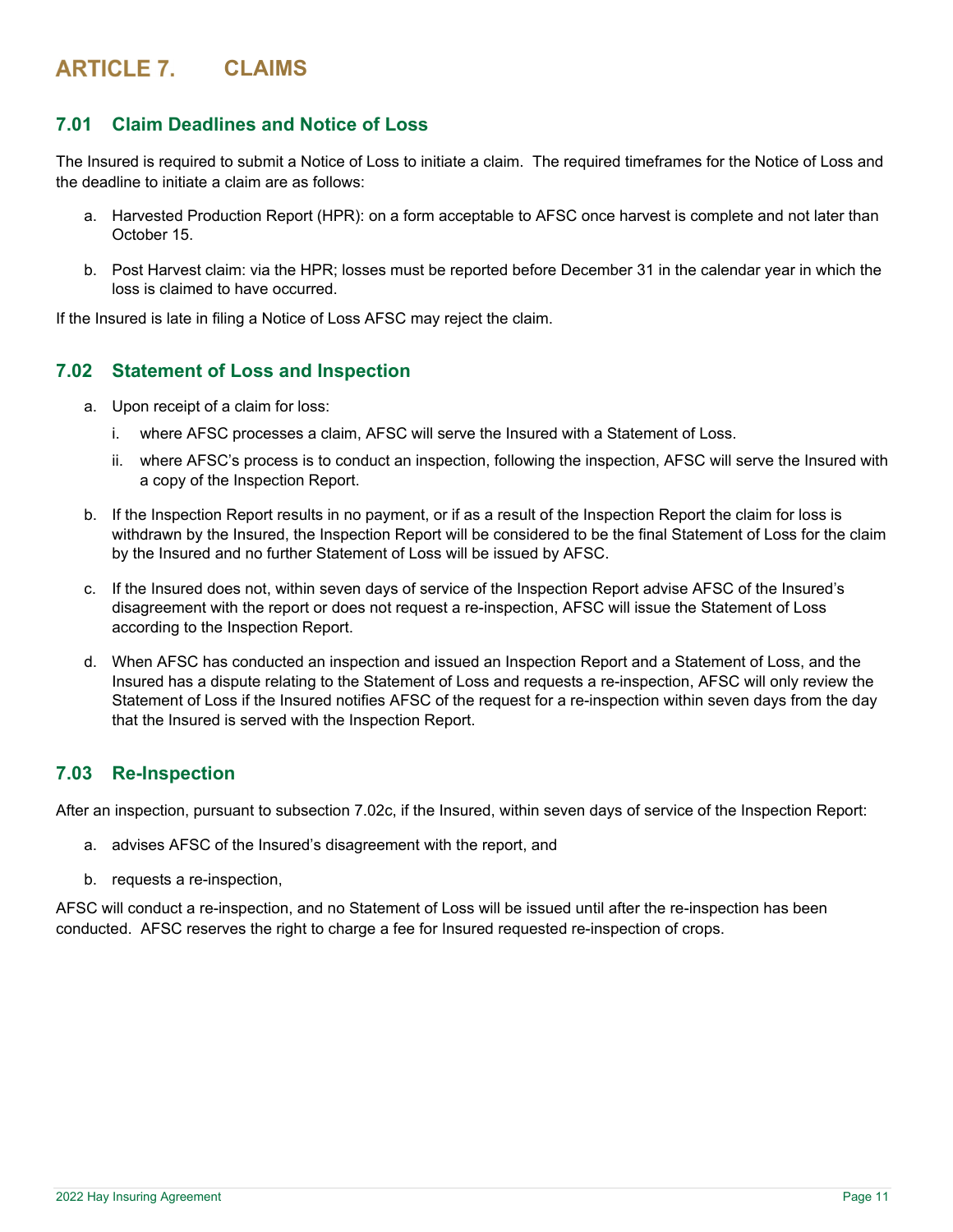## **7.04 Insured Crop Put to Another Use**

- a. Acreage of Insured Crop Put to Another Use must first be released by AFSC.
- b. The Insured is required to contact AFSC five days in advance of putting an Insured Crop to a use other than baling dry, measurable bales to request an appraisal and release of acres. AFSC will need to know:
	- i. The number of acres intended to be put to an alternate use;
	- ii. The reason for the alternate use;
	- iii. An estimate of the yield.
- c. Depending on the estimate of yield, the acres may be released from the Branch, or an adjuster may complete a field inspection to determine the yield appraisal before acres are released.
- d. AFSC may defer the appraisal on a damaged Insured Crop which the Insured intends to Put to Another Use.
- e. When the Insured has accepted the Appraised Potential Production on any portion of an Insured Crop, no further appraisal will be made on that portion unless, and at the sole discretion of AFSC, substantial damage occurs before the Insured can put the crop to some other use within a reasonable period of time. Such Inspection may be subject to a re-inspection administrative fee.
- f. Where an Insured Crop is Put to Another Use without first being assessed and/or released by AFSC, AFSC will deem the Appraised Potential Production to be zero, and the Uninsured Causes of Loss to be equal to Coverage on acres Put to Another Use.
- g. If an Insured Crop is eligible for the Winterkill Provision and is Put to Another Use due to winterkill:
	- i. the Appraised Potential Production will be an amount no less than one-half of Coverage on the acres Put to Another Use provided the acreage was first assessed by AFSC.
	- ii. Alternatively, Premiums may be refunded and these acres become eligible for annual crop insurance, subject to the Terms and Conditions and the Insuring Agreement for the annual Insurable Crop.
- h. If an Insured Crop is intended to be ploughed under or sprayed out prior to Haying Being General in the Area, the Insured must provide AFSC with prior notification to obtain release.
	- i. If the released Hay acres are subsequently seeded to an elected annual crop, these acres can be transferred to an annual crop Policy, subject to the Terms and Conditions, and the Insuring Agreement for the annual Insurable Crop.
	- ii. If the released acres are not seeded to an elected annual crop, the acres will remain insured under the Hay Policy; AFSC will deem the Appraised Potential Production to be zero, and the uninsured loss to be equal to Coverage.
- i. If a one-cut Insured Crop is Put to Another Use on or after Haying Being General in the Area and with prior authorization from AFSC, Coverage and Premium on this acreage will remain in effect and AFSC will apply the Appraised Potential Production.
- j. If a two-cut Insured Crop (alfalfa) is ploughed under, sprayed out, or pastured after first cut Haying Being General in the Area but prior to second cut Haying Being General in the Area and with prior authorization from AFSC, Coverage and Premium will be reverted to one-cut Hay (Legume).
- k. Insured must not dispose of an Insured Crop or put it to a use other than baling in dry, measurable bales, without AFSC releasing acres, as it may negatively impact their insurance. Once authorized by AFSC, the Insured may leave Exclosures or standing Inspection Strips if putting acres to another use.
- l. Where standing Inspection Strips or Exclosures are authorized by AFSC for all inspection types, the Insured is required to leave standing Inspection Strips or set up appropriate Exclosures, or AFSC will deem the Appraised Potential Production to be zero, and the Uninsured Causes of Loss to be equal to Coverage on the acres Put to Another Use.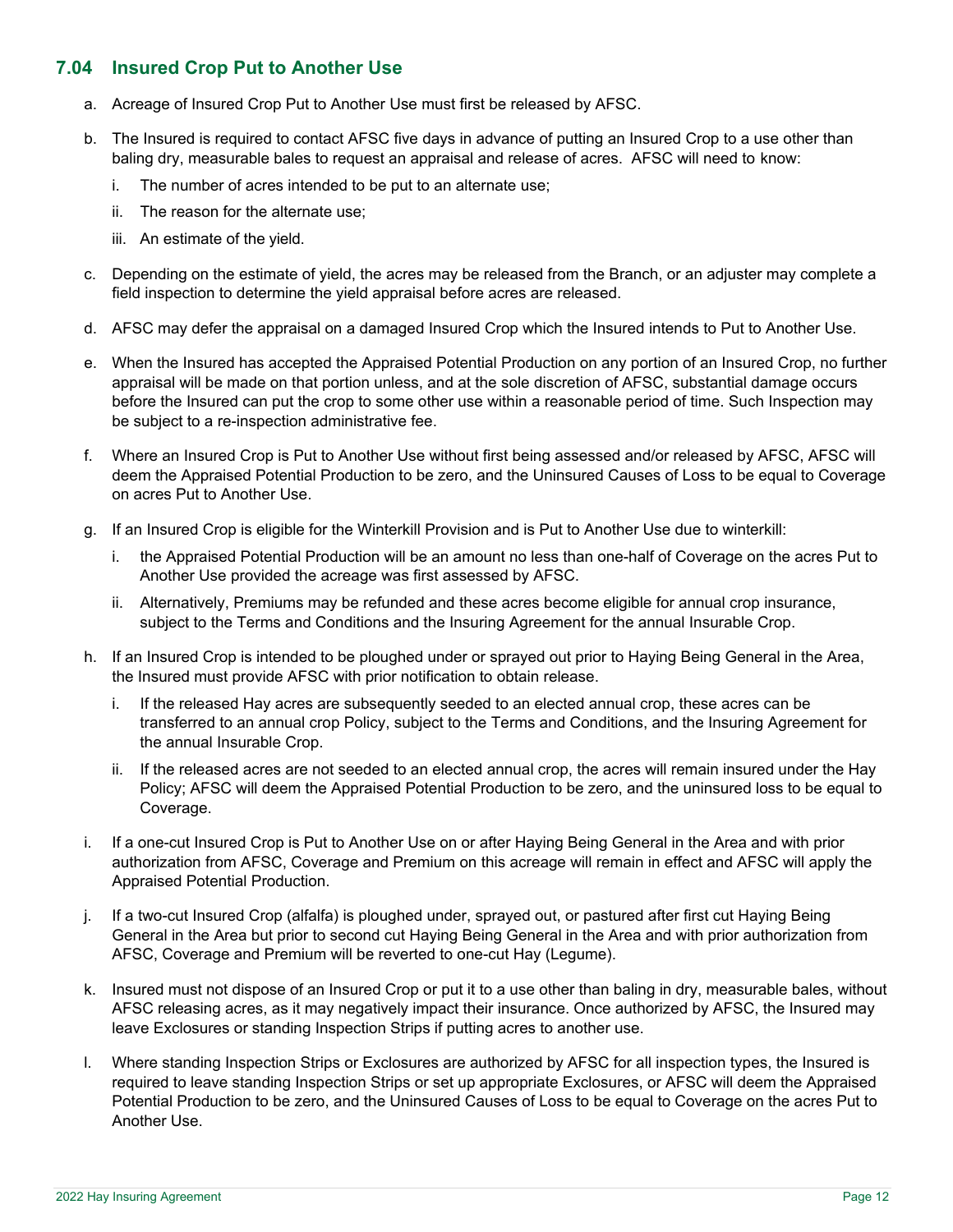## **7.05 Inspection Strips**

Inspection Strips are representative standing strips of the Insured Crop in such measurements as required by AFSC to determine the crop's production potential. Inspection Strips are to be left in from the edges of the field, a distance of about one-third of the width of the field, for the length of the field and a minimum of ten feet in width, for inspection by AFSC.

- a. On fields less than 100 acres, two strips are required.
- b. On fields of 100 acres or more, an additional strip must be left in the middle of the field.
- c. On fields of 100 acres or more that span multiple quarter sections, treat each quarter section as a separate field; for fields less than 100 acres, two strips are required; for fields greater than 100 acres, three strips are required.

## **7.06 Exclosures**

Exclosures are representative sites of the crop that are fenced off and are used when the crop is being pastured as the Insured is unable to leave representative Inspection Strips.

- a. A minimum of two sites for fields up to 40 acres,
- b. A minimum of one site for every additional 40 acres in that item, is required.

## **7.07 Inspection Procedures**

The procedures set out in AFSC's adjusting procedure manuals shall be used in the assessment of production and insurable loss of an Insured Crop.

## **7.08 Uninsured Causes of Loss**

When Uninsured Causes of Loss are determined, claims may be reduced or denied, reflecting the amount of production due to the uninsured causes. The acres remain insured and full Premium remains payable. Common examples where Uninsured Causes of Loss may be applied include, but are not limited to:

- a. inadequate machinery, labour or failure to complete repairs to equipment on a timely basis;
- b. machinery and equipment failure due to mechanical defects or improper operations;
- c. damage to an insured crop from fertilizers, herbicides, pesticides, fungicides, soil or crop additives or any other product where the damage was caused by drift, residue, improper direct application or improper use of product;
- d. untimely harvest practices for the area and the crop;
- e. improper harvest management;
- f. damage by domestic animals or poultry;
- g. neglect or theft of the insured crop;
- h. negligent or wrongful acts of a third party (e.g. spray drift or stray animals);
- i. damage after an inspection by AFSC or while in storage, including heating;
- j. damage resulted from winter grazing;
- k. any Designated Peril deemed avoidable by AFSC.

If AFSC pays no Indemnity because of an Uninsured Cause of Loss, AFSC will not refund any portion of the Premium and the Insured is not relieved from paying any outstanding Premium.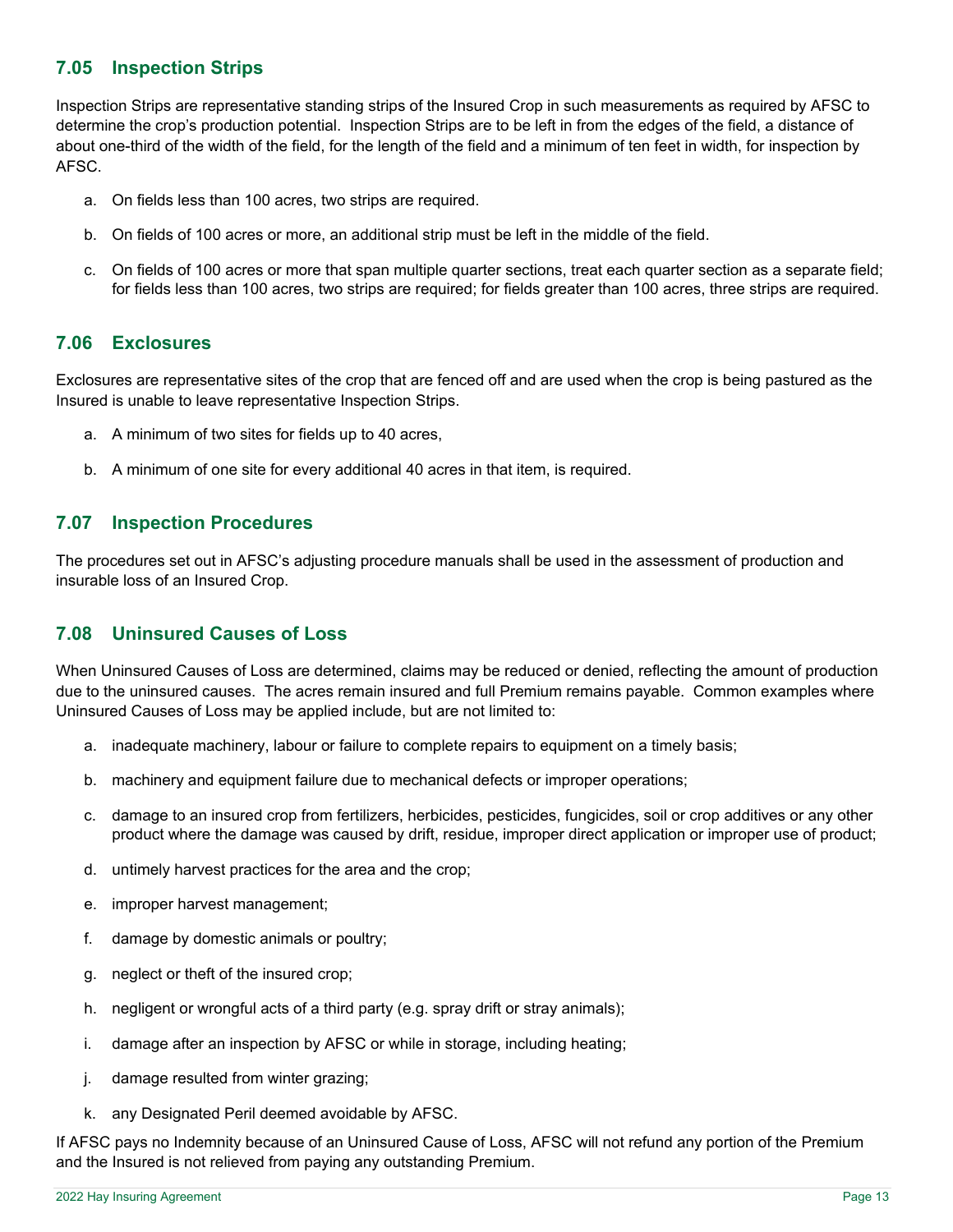## **7.09 Service of Documents**

- a. Service of the Inspection Report or a Statement of Loss may be effected on the Insured by:
	- i. personal service;
	- ii. ordinary mail or registered mail, in which case service is deemed to have been effected;
		- 1) seven days from the date of mailing if the document is mailed in Alberta to an address in Alberta, or
		- 2) 14 days from the date of mailing if the document is mailed to an address located outside of Alberta; or
	- iii. by facsimile, email or other electronic means in accordance with AFSC's most recent records for the Insured.
- b. Where there is more than one Insured in respect of the crop loss for which an inspection has been made, service of the Inspection Report or Statement of Loss on one of the Insured is deemed to be service on all the Insureds.

## **7.10 Deferrals**

To facilitate tax planning, Insureds can choose in advance to defer indemnities to the following tax year. There will be no recourse to defer payment once a payment has been issued. Deferred indemnities will not be applied to outstanding Premiums/balances until the deferred date and interest will continue to accrue.

## **ARTICLE 8. CARRYOVER INVENTORY AND UNINSURED PRODUCTION**

## **8.01 Insured's Obligations**

- a. Carryover Hay, including purchased inventory and uninsured crop production, stored on or off the farm must be declared to AFSC via the Report of Hay in Storage Prior to Harvest form prior to commencing harvest and not later than July 15, even though the intent may be to sell or feed it before harvest.
- b. The Insured may be required to provide sales receipts to identify carryover, purchased inventory and uninsured production. It is important to report Carryover Inventory as it may affect eligibility for an advance or claim if in a loss situation.

## **8.02 AFSC's Exercise of Discretion**

AFSC may count Carryover Inventory and uninsured production as part of the Harvested Production if the Insured fails to report, store separately and/or identify previous year's production, or hay purchases.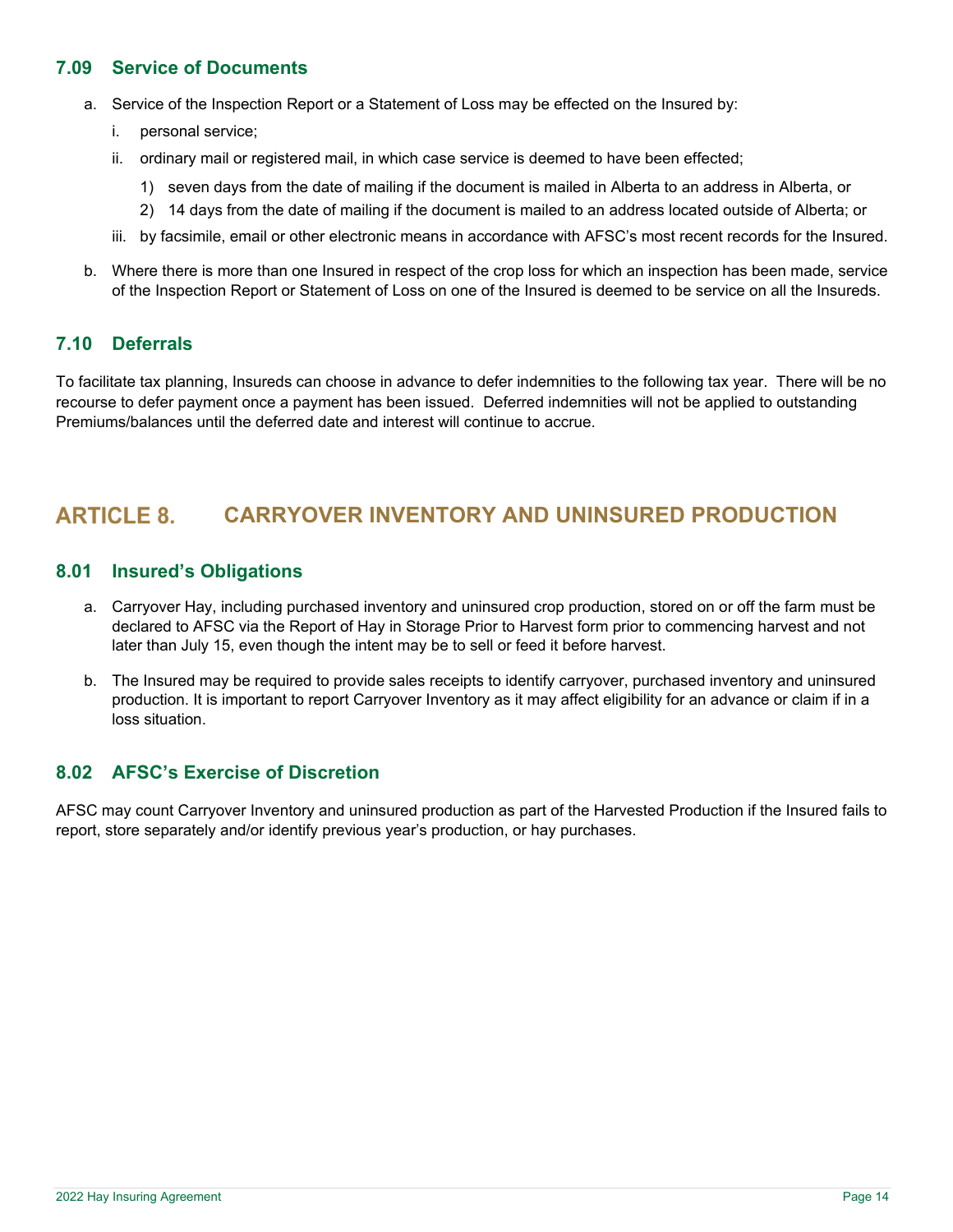## **ARTICLE 9. PRODUCTION**

## **9.01 Harvested Production Report (HPR)**

- a. An HPR must be submitted on line or to a branch office when harvest is complete, and no later than October 15.
- b. A late filing fee will be applied for HPRs submitted after the October 15 deadline.
- c. The Insured is required to provide:
	- i. On the HPR;
		- 1) Carryover Inventory changes in Carryover Inventory from what was reported on the Report of Timothy Hay in Storage Prior to Harvest form;
		- 2) Field Documentation information including preharvest, pastured, plowed down, or abandoned acres;
		- 3) Abandoned acres require a reason, land location, number of acres and yield estimate.
		- 4) Uninsured production;
		- 5) Insured production by field and cut;
		- 6) Bale weight and percent of moisture;
		- 7) Date harvest of each cut was completed;
		- 8) Number and type of bales stored, fed, or sold.
- d. Harvested Production from all insured crop types are rolled together and moisture is standardized to 15 percent by weight.
- e. Notification of an insurance claim and any required loss adjustment procedures are based on the information provided by the Insured on the HPR.
- f. When there is a production shortfall, the Insured is required to contact AFSC prior to feeding any insured Hay.
- g. If the Harvested Production Report is not submitted by the Insured before December 31, the yield will be recorded as zero and no Indemnity will be calculated.
- h. The Insured may request corrections or revisions to the existing Harvested Production Report record for a Crop Year, up to March 1 of the following year by providing supporting documentation that is satisfactory to AFSC.

## **9.02 Production Assessment**

- a. Where, after the Harvested Production Report is filed, total production of an Insured Crop is less than total Coverage after consideration of percent of moisture, AFSC will determine Adjusted Production.
- b. The Adjusted Production of delivered or sold production of an Insured Crop will be assessed based on the cash purchase tickets or the agreed upon weight and moisture content that the final cash purchase tickets will be issued on.
- c. When irrigated acres are in a production shortfall, the Insured will be asked to provide an irrigation log showing dates of precipitation and approximate amounts of water applied.

## **9.03 Payment by Declaration**

If based on the production reported on the HPR, the Insured Crop is in a production shortfall and meets a set of criteria determined by AFSC, the Insured may be eligible to be paid for the loss. AFSC will calculate the potential payment, contact the Insured to verify the information reported on the HPR, and when eligible, process the Indemnity without an on-farm inspection.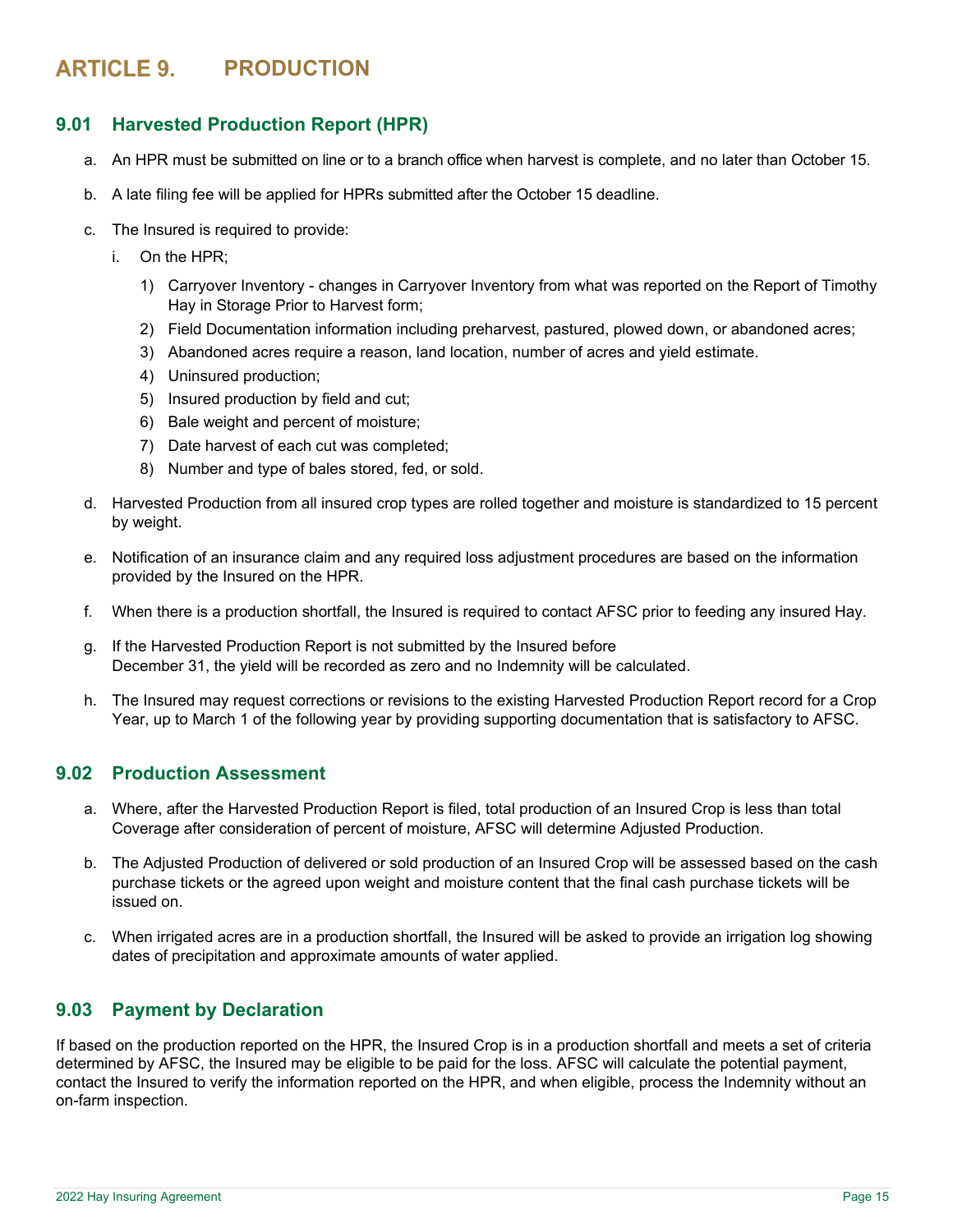## **9.04 Advances**

- a. If based on the production reported on the HPR the Insured has the option of accepting an advance payment prior to AFSC completing an on-farm inspection.
- b. The advance is a minimum 50% of the estimated shortfall and will be the higher of the following;
	- i. 50% advance, if the Insureds production is above 30% of their Coverage.
	- ii. 75% advance, if the Insureds production is less than 30% of their Coverage.
- c. The Accelerated Indemnity allowance for lower production is not available on the advance and will be applied to the final post harvest assessment.
- d. If there is an overpayment due to differences between the Insured's information reported on the HPR, and the production determined during the post harvest inspection, repayment will be required within 30 days of notification. Advance Indemnity must exceed a minimum amount and will be applied to amounts owing to AFSC and assignments. Advances on Hay Insurance cannot be deferred.

## **9.05 Post Harvest**

- a. Post Harvest claims are triggered based on the information provided by the Insured on the HPR.
- b. An AFSC adjuster is assigned to the claim and will make an appointment for a field inspection. The adjuster will:
	- i. Verify and/or measure the number of acres insured;
	- ii. Identify acres harvested; and
	- iii. Determine the quantity of the crop harvested and review production sales receipts.

## **9.06 Production Reviews**

To ensure program integrity, AFSC retains the right to complete production reviews. Some production reviews are selected on the basis of an identified risk, while others are randomly generated.

## **9.07 Prorating**

- a. AFSC may combine production or calculate production from the Insured's crop in a manner determined by AFSC, including but not limited to, combining, combining and pro-rating, and pro-rating of production.
- b. In the event that the Harvested Production is stored in such a manner that it is not possible to obtain an accurate production count AFSC may assign Uninsured Causes of Loss up to Coverage or prorate production.
- c. AFSC may pro-rate or combine the production if the Insured fails to retain:
	- i. insured production separate from Uninsured Production;
	- ii. insured production separate from production of another producer;
	- iii. Harvested Production separate from Carryover Inventory;
	- iv. irrigated production separate from dryland production; or
	- v. stored production separately for each Policy where there are two or more of the same Policy type for one business.